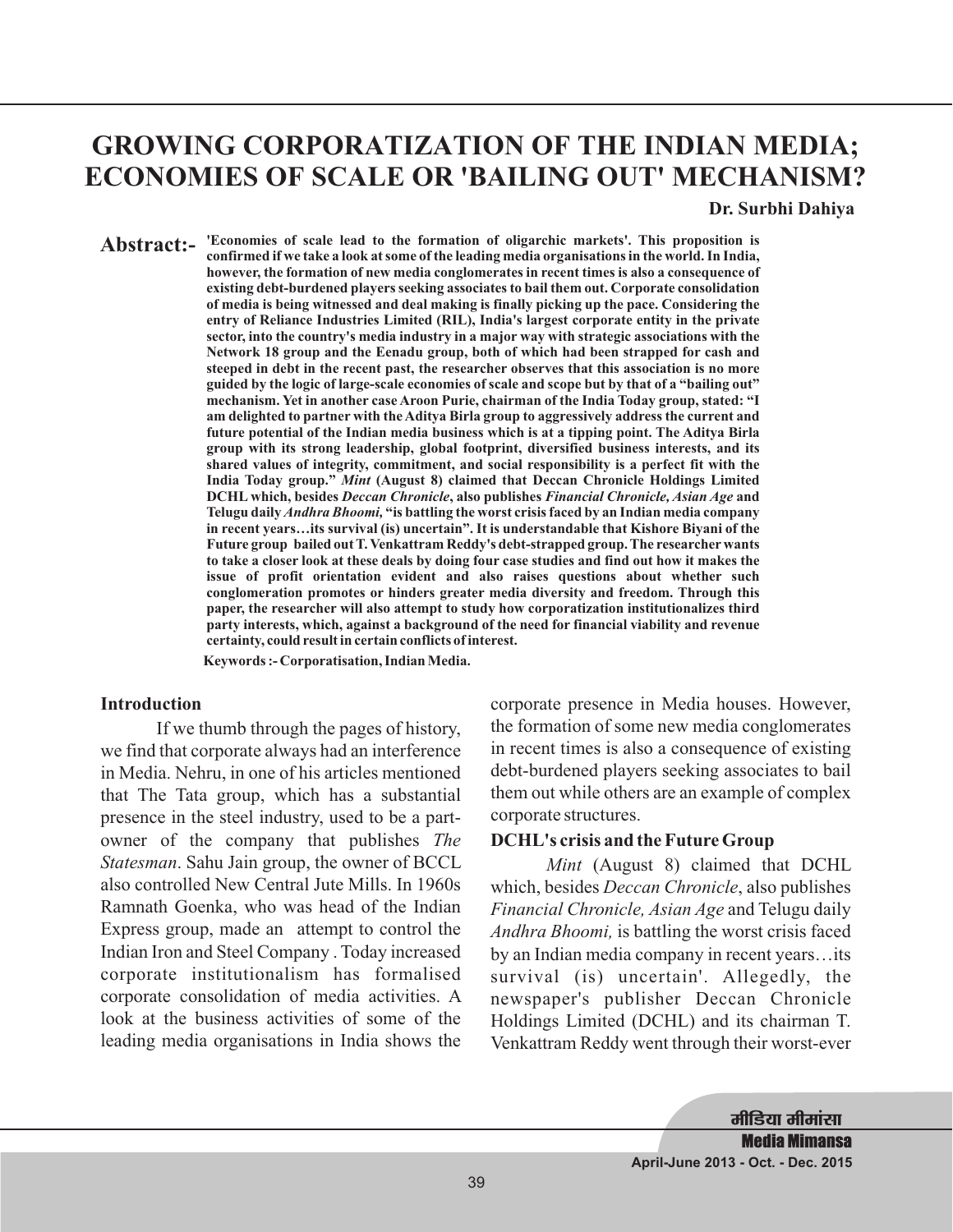crisis. The company and its promoters were deep in debt, facing criminal charges of forgery and fraud. Kishore Biyani of the Future group then bailed out his debt-strapped group.

Venkattram Reddy diversified his business away from the media-into cricket (DCHL owns the 'Deccan Chargers' team in the Indian Premier League), retailing books, stationery, and gifts (through the Odyssey chain of stores) and civil aviation (through Aviotech), besides racing horses. In a statement published on the front page of his own newspaper on August 2, he claimed: "DCHL would like to clarify that the real issue is a liquidity crisis that has arisen due to significant reduction in ad(vertising) spend by domestic and multinational companies in India…The debt that the company has incurred is in (its) usual course of business, and the amount stated in a section of media, that it is to the tune of thousands of crores, is false."

#### **Alliance between Reliance and Network 18**

After the announcement on January 3, 2012, that the Mukesh Ambani-led RIL India's biggest privately-owned corporate entity was entering into a strategic alliance with Network 18, Bahl , in an email to Network18 employees, said: "Our balance sheets will become among the strongest in the industry". He added that group companies will now become debt free.

A journalist has beautifully quoted him "He used a cricketing analogy to compare it to the "fourth innings" of a Test match. The first innings was the start-up phase, the next was when TV 18 undertook an initial offering of its shares, the third innings was when the group diversified across general news, entertainment, internet, print, filmed entertainment, and e-commerce. The fourth innings, he exulted: "…is now, when we have become the largest Indian media company, with a cache of capital and hungry ambition, ready to pile up runs and score a handsome victory on the 5th day of a Test match."

He further said "this association makes the new conglomerate India's biggest media group, bigger than the Rupert Murdochcontrolled STAR group and the Jain familycontrolled Bennett, Coleman Company Limited (BCCL) group"

The alliance involved selling its interests in the Hyderabad-based Eenadu group founded by Ramoji Rao to the Network 18 group headed by Raghav Bahl and also funding it through a issue of shares, according to a report. This example of vertical convergence and lateral expansion leading to consolidation could certainly reduce competition and lead to the emergence of a market hegemony.

RIL said its group companies, by investing Rs. 2,600 crore, will hold the following stakes in various Eenadu TV (ETV) channels: 100 per cent in regional news channels operating in Uttar Pradesh, Madhya Pradesh, and Bihar, in ETV Urdu, in entertainment channels in the Marathi, Kannada, Bengali, Gujarati, and Odiya languages, and 49 per cent in two Telugu channels, ETV Telugu and ETV Telugu News. RIL stated that it would be selling a part of the interest owned by it in the ETV channels to TV18 Broadcast Limited while TV18 said that it would acquire 100 per cent stake in ETV's regional news channels, 50 per cent in non-Telugu entertainment channels and 24.5 per cent interest in two Telugu channels.

The *Economic Times* (January 4, 2012) wrote that the Network 18 and Eenadu groups will "come together creating a portfolio of 25 channels which will deliver a plethora of programmes to audiences ranging from village folk in Rajasthan to business executives in a Mumbai penthouse". It added that the "Network18 group, saddled with debt and punished by the market for a string of poor performances, will be able to repay their debt and become a bigger enterprise with the merger of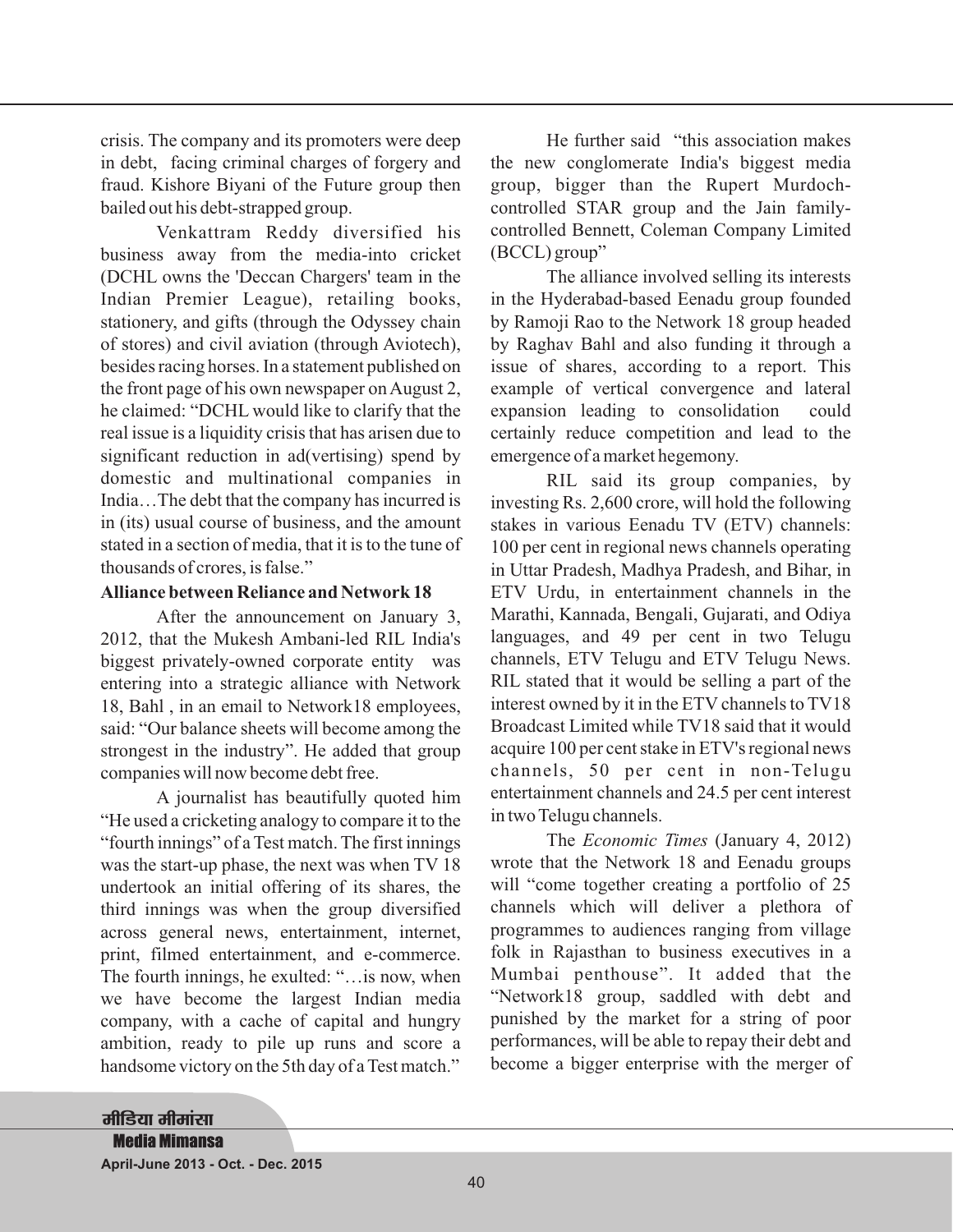Eenadu".

The Network 18 group of television channels includes news channels such as CNBC-TV18, CNBC Awaaz, CNN-IBN, IBN7, and IBN Lokmat apart from non-news channels such as Colors, MTV, VH1, and Nick (in a joint venture between TV 18 and the US-based Viacom). Board of Directors of Television 18--a company in the Network 18 group approved an outlay of up to Rs. 2,100 crore for the acquisition of Eenadu TV's assets. RIL, through an entity named--some would say, rather ironically--the Independent Media Trust will fund the acquisition of shares in Network 18 and TV18 through rights issues. The two entities are supposed to raise roughly Rs. 4,000 crore, including Rs. 1,700 crore from its promoters.

According to Paranjoy Guha Thakurta, a journalist, "what is arguably the most significant aspect of this strategic association that has been structured in a complicated manner is disarmingly simple: RIL, which is setting up an all-India broadband telecommunications network, will get preferential access to the content as well as the distribution assets of the two media groups. RIL's broadband subsidiary, Infotel Broadband Services, has a memorandum of understanding with TV18 and Network18 Media and Investments for preferential access- on a first-come-first-served basis as a most preferred customer--to all content (including programming and digital content on television, internet, and print) produced by the Network 18 group and its associates for distribution through the broadband network being set up by Infotel. This is what RIL also stated: "Infotel is setting up a pan-India world class fourth generation broadband network using state-of-the-art technologies. Infotel expects to take leadership position in content distribution through broadband technology through a host of devices."

According to the facts stated in an article,

Outlook weekly (January 16) pointed out that RIL had acknowledged in the high court of Andhra Pradesh its investments in Ushodaya Enterprises, the holding company of the Eenadu/ETV group promoted by Ramoji Rao . A petition had been allegedly filed in the court by the late Congress Chief Minister Y.S. Rajasekhara Reddy's widow, Y.S. Vijayalakshmi, a member of the Andhra Pradesh Legislative Assembly, alleging that RIL had bailed out Ramoji Rao when his familyowned chit fund, Margadarsi, was in trouble and facing various inquiries (including those by the Reserve Bank of India).

The Outlook article by Arti Sharma in Mumbai with Madhavi Tata in Hyderabad suggested: "RIL bailed out ETV after a deal between Ushodaya and private equity investor Blackstone was scuppered by the authorities. Allegedly, Investment banker Nimesh Kampani of JM Financial then pumped in Rs. 2,600 crore and ETV was transferred to RILin 2008."RILhas denied these allegations in court. Nevertheless, financial analysts quoted by various publications (including Outlook, Mint, and the Economic ) have raised various questions about the *Times* deal. They have wondered whether this deal entails RIL buying back parts of its own assets, thereby raising issues of corporate governance. Why were RIL's investments in the Eenadu group to the tune of Rs. 2,600 crore, made through J.M. Financial. Thakurta thus observes that this "strategic association" is no more guided by the logic of large-scale economies of scale and scope but by that of a "bailing out"mechanism.

## **Aditya Birla and living Media Group**

When the Aditya Birla group announced on May 19, 2012, that it had acquired a 27.5 per cent stake in Living Media India Limited, Aroon Purie, chairman of the India Today group, stated: I am delighted to partner with the Aditya Birla **"** group to aggressively address the current and future potential of the Indian media business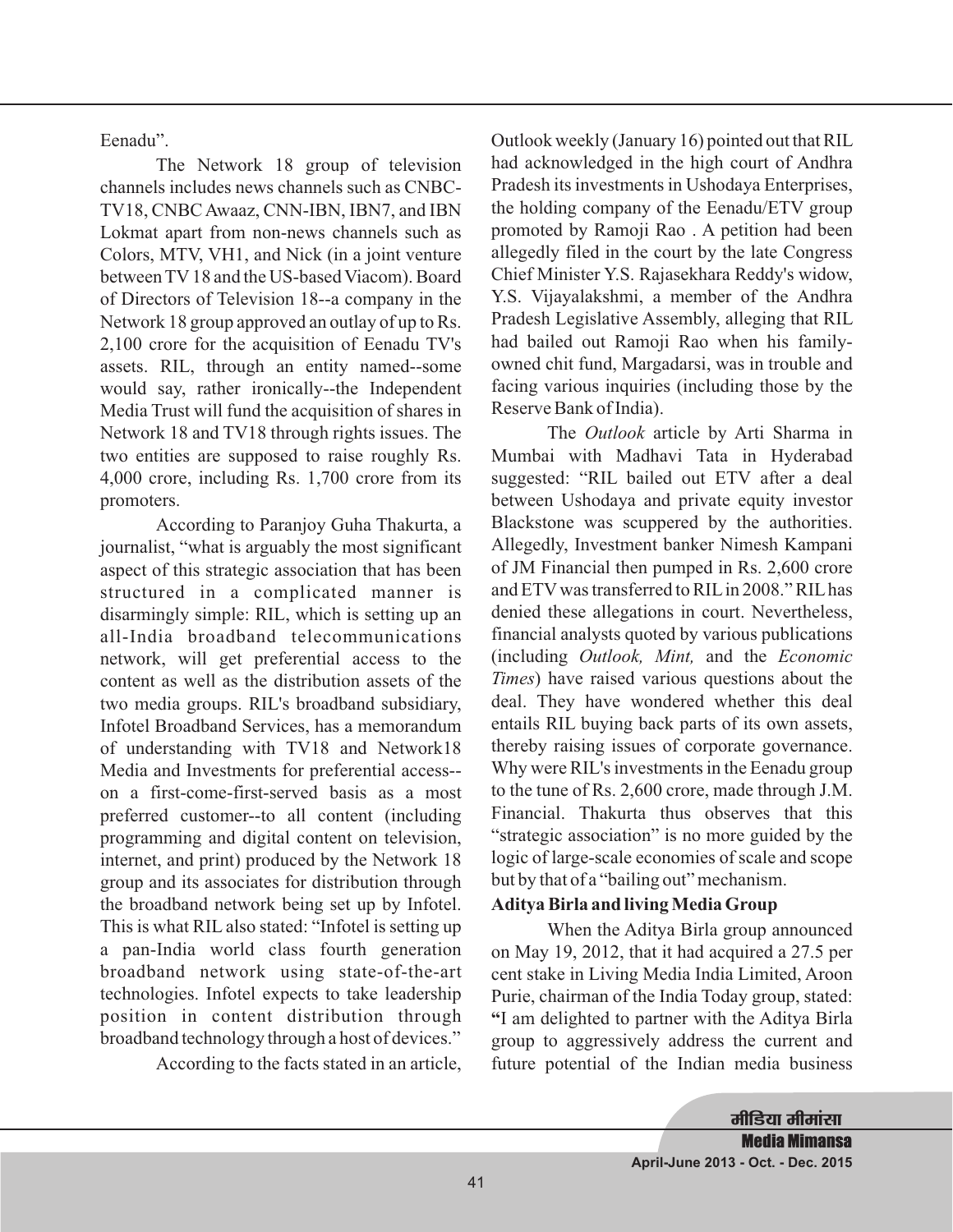which is at a tipping point. The Aditya Birla group with its strong leadership, global footprint, diversified business interests, and its shared values of integrity, commitment, and social responsibility is a perfect fit with the India Today group."

Birla stated: "The media sector is a sunrise sector from an investment point of view. I believe that Living Media India offers one of the best opportunities for growth and value creation."

Kumar Mangalam Birla, head of the Aditya Birla group, has gone on record saying that he would be a "financial investor" in the Living Media group by using his personal money. This has been estimated at an amount between Rs. 600 crore and Rs. 700 crore, thereby implying a valuation for the media group varying between Rs. 2,400 crore and Rs. 2,800 crore. Given that Living Media acts as a holding company and also owns 57.46 per cent in TV Today Network, a listed company, the value of Birla's investments will be determined in the market. Whether or not this leads to an open offer to purchase shares from the public remains to be seen.

The Living Media/India Today group includes television channels (such as *Aaj Tak-* one of the leading, if not the leading, Hindi television news channels--and *Headlines Today*), a radio station (Oye FM) and publications such as India Today weekly and Business Today, besides periodicals such as , *Cosmopolitan Good* , , , *Housekeeping Men's Health Harper's Bazaar* Travel Plus, and Harvard Business Review. Living Media also has a joint venture with Axel Springer AG, an online shopping portal, besides joint ventures with the UK-based *Daily Mail* for the daily *Mail Today* and with book publisher Harper Collins, which is part of the Murdoch media empire. As on March 31 2012, Living Media owned around 57.46 per cent in TV Today while the Anil Ambani-promoted Reliance Capital owns 13.62 per cent, the Life Insurance Corporation 3.61 per cent, Tata Mutual 1.05 per cent, and stock-broker Ramesh Damani 1.36 per cent.

Birla also heads Idea, one of India's three largest private mobile telecom companies. So the reasons of the alliance can be clearly attributed to the expected growth in mobile communications.

# - **Oswal Green Tech and NDTV**

NDTV is a broadcaster with news channels such as NDTV 24x7 (English), NDTV India (Hindi), and NDTV Profit (business), NDTV Good Times, a lifestyle channel.

Oswal Green Tech, formerly Oswal Chemicals & Fertilizers, acquired a 14.17 per cent shareholding in New Delhi Television on December 21, 2012. According to a report, it was done in two separate block deals from the investment arms of Merill Lynch and Nomura Capital.

Over 91.3 lakh equity shares of NDTV, which runs news and entertainment channels under the same brand, changed hands. While Merrill Lynch Capital Markets Espana sold its holding of over 51 lakh shares at Rs. 26.55 a share, Nomura Mauritius sold over 40 lakh shares each at Rs. 26.75, according to information made available to the Bombay Stock Exchange. The total deal was worth Rs. 24.34 crore approximately, according to a news report.

In April 2011, Goldman Sachs Investments Mauritius and GS Mace Holdings exited from NDTV by selling their entire stakes in a deal worth Rs. 70 crore which was then picked by Merrill Lynch Capital Markets Espana and Nomura Mauritius Ltd. Then, in October, NDTV along with Kasturi & Sons had decided to sell their combined stake in Metronation Chennai Television Ltd to Educational Trustee Company Pvt. Ltd., promoters of the Tamil daily *Dina Thanthi* for Rs. 15 crore. Metronation Chennai Television Ltd was a joint venture between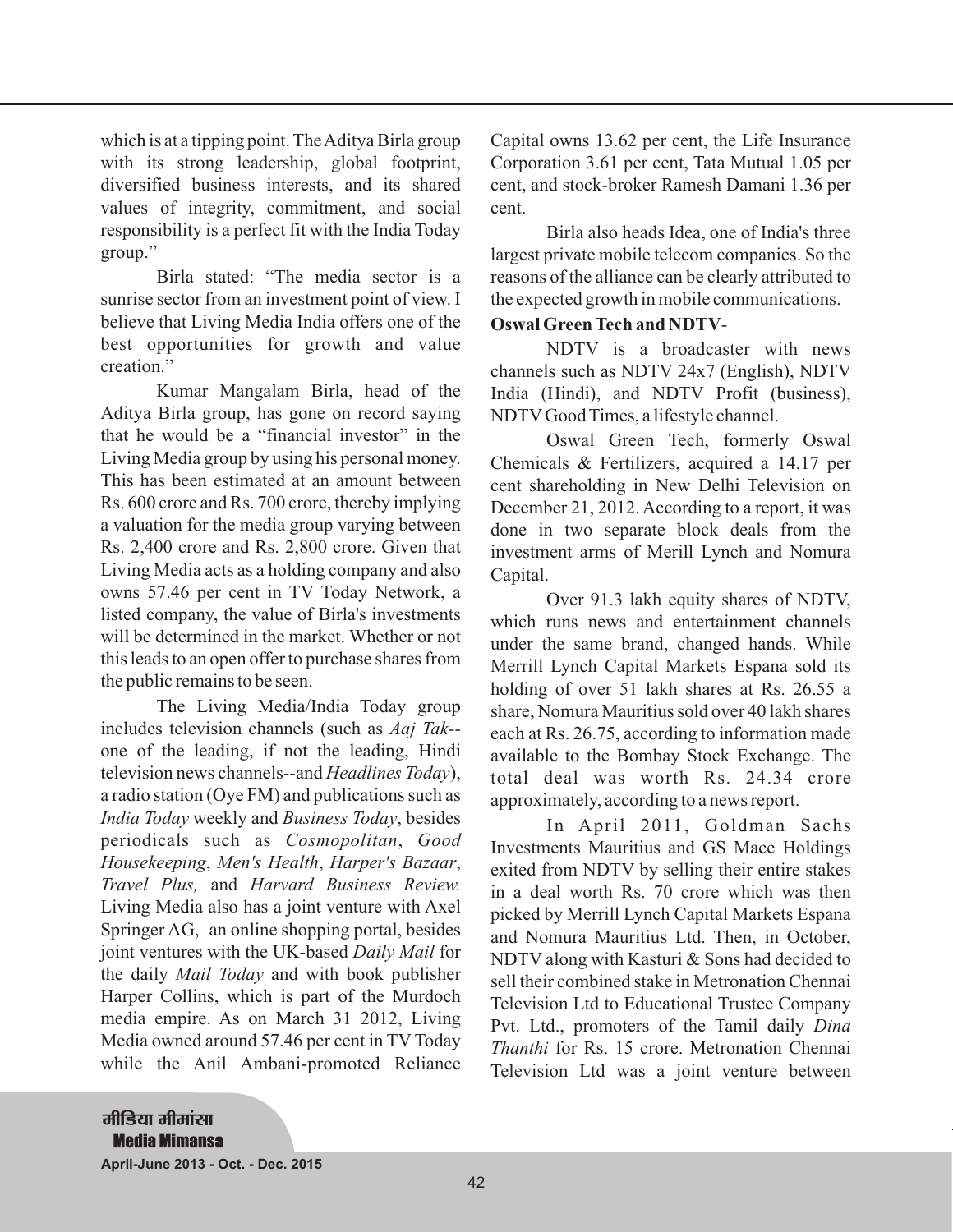NDTV and The Hindu, operating under the brand name NDTV Hindu. At the end of September 2011, NDTV's promoters, Prannoy Roy, Radhika Roy, and RRPR Holding were holding 61.45 per cent stake in the company, foreign institutional investors 18.08 per cent and retail investors 14.7 per cent.

## **BCCL's complex shareholding structure**

The annual report of BCCL lists 63 subsidiary companies and four joint ventures. As their names suggest, 14 of these subsidiary companies are in property development and construction -- "the fourth estate as real estate" - while 12 are apparently engaged in providing financial services. Five new subsidiaries were incorporated in recent past. Times Business Solutions ceased to be a subsidiary and Times Innovative Media Ltd became one. Most of BCCL's subsidiaries are incorporated in India but several are incorporated in the United Kingdom, the United States of America and the United Arab Emirates.Among the subsidiaries incorporated in the UK are One Golden Square Creative Ltd, Times Internet (UL) Ltd, Times of Money UK PLC, TIML Digital Radio Ltd, Times Global Ltd, TIML Golden Square Ltd, TIML Radio Holdings Ltd and TIMLRadio Ltd

The major shareholders of BCCL, on 31 March 2011, included: Bharat Nidhi Ltd (24.41 per cent) ,Ashoka Viniyoga Ltd (18.02 per cent) , Camac Commercial Company Ltd (13.3 per cent), Sanmati Properties Ltd (9.75 per cent), Arth Udyog Ltd (9.31 per cent), PNB Finance and Industries Ltd (9.29 per cent),Jacaranda Corporate Services Ltd (8.93 per cent) and TM Investments Ltd (5.96 per cent)

According to the report, The Jain family, which controls the group, directly owns only small percentages of shares in BCCL. Vineet Jain holds 0.57 per cent, Samir Jain and Meera Jain between them have 0.33 per cent and Trishla Jain has 0.13 per cent. Thus, these directors and their relatives hold 1.03 per cent of the company's shares while corporate bodies hold 98.97 per cent. However, the same promoters control BCCL through cross-holdings in subsidiary and associate companies.

Vineet Jain reportedly owns the largest stake in Arth Udyog Ltd and a significant stake in TM Investment Ltd. Samir and Meera Jain together own substantial shares in Ashoka Viniyoga Ltd. Cross-holdings among the company's major shareholders make the ownership structure complicated (as is the case with many Indian family-dominated groups). Bharat Nidhi Ltd owns substantial shares in two shareholding companies: Arth Udyog Ltd and TM Investments Ltd. Similarly, Camac Commercial Company Ltd is the largest shareholder in another BCCL shareholder, Ashoka Viniyoga Ltd. Sanmati Properties Ltd also has a large stake in Arth Udyog Ltd. TM Investment Ltd is largely owned by Ashoka Marketing Ltd, which also owns a substantial stake in Arth Udyog Ltd, which company in turn owns a significant stake in TM Investment Ltd. PNB Finance & Industries Ltd virtually owns all of Jacaranda Corporate Services Ltd and also owns a stake inAshoka Viniyoga.

## **Key Concerns**

Several key concerns are that it adds to the process of shrinkage of diversity and lends itself to increasing homogeneity in news and entertainment. Some other concerns are the accountability and transparency of media companies, diminishing levels of media plurality in a multilingual and multicultural country, the future nature of editorial control, hijacking of media agenda and difficulty to discern the real "bosses" and the powers they wield.

## **Conclusion**

Corporatisation has intensified multifold. Different trends of corporatisation can be analysed from the examples of corporate